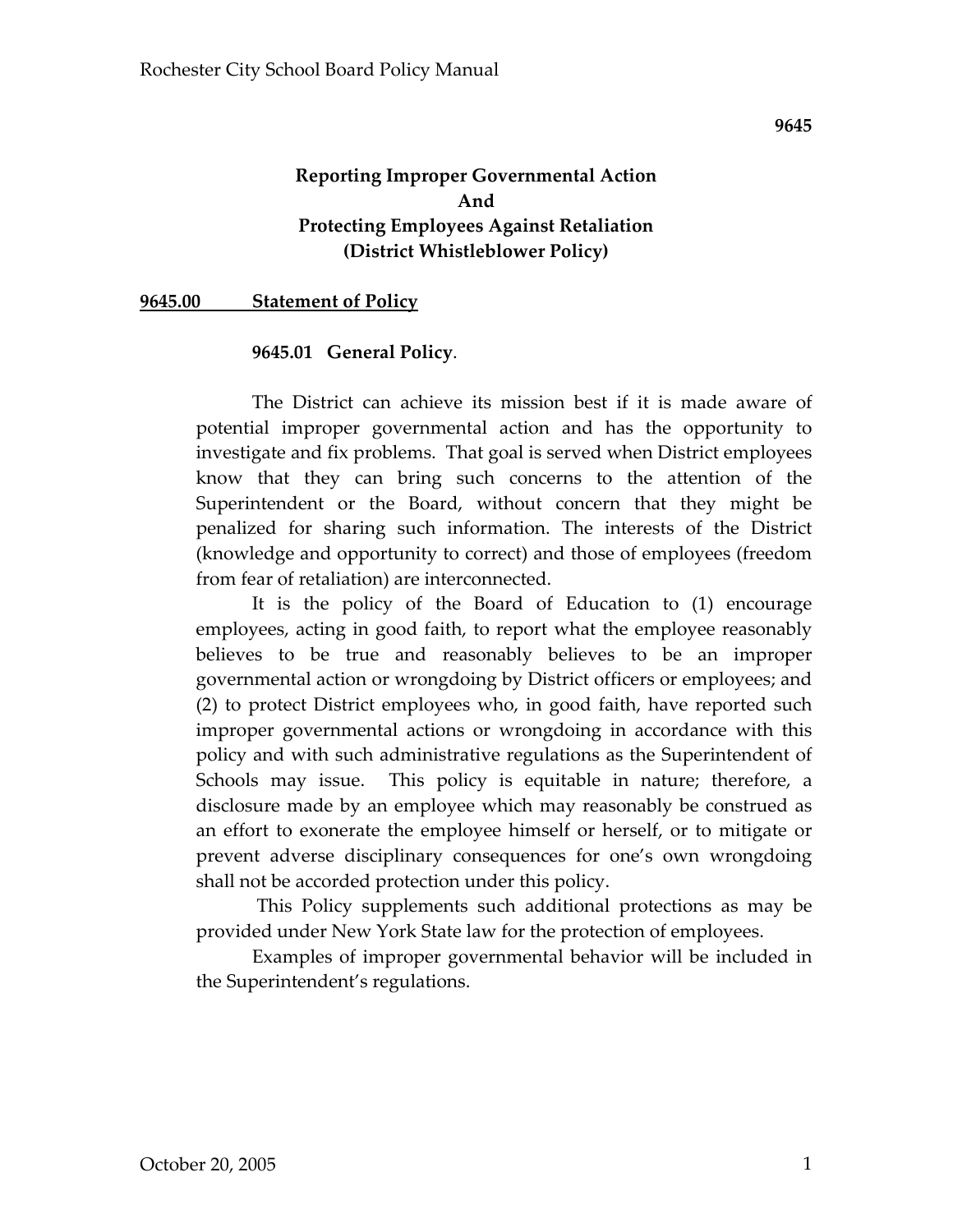# **9645.02 Employee's Duty of Disclosure As Precondition to Whistleblower Protection**

The protections of this Policy against retaliatory action shall apply to an employee who first makes a good faith effort to provide all information available to him or her regarding what is reasonably believed to be an improper governmental action, as defined herein, to the Superintendent of Schools, or the Superintendent's designee for the purpose, or to the full Board of Education as appointing authority, each of whom shall have a reasonable time to investigate and to take appropriate action. Except where there exists an *imminent and serious* danger to public health or safety, the protections of this section shall not apply to an employee who does *not* bring the matter to the attention of the Superintendent, the designee for this purpose or to the full Board of Education, or does not give the District a reasonable opportunity to investigate and take corrective actions appropriate to the circumstances.

#### **9645.10 Definitions**

"*Improper Governmental Action*" for purposes of this Policy means any action by a District officer or employee:

- *1.* That is undertaken in the performance of the District officer's or employee's official duties, whether or not the action is within the scope of the officer or employee's employment; *and*
- *2.* That is (a) a violation of any federal, state or local law or regulation which creates and presents a substantial and specific danger to the public health or safety; or (b) is a substantial abuse of authority.

"Improper governmental action" for purposes of this Policy does *not* include personnel actions taken in the course of conducting the District's business. Such matters, where an employee believes himself aggrieved, are most appropriately addressed by reference to the various collective bargaining agreements and by further reference to the protections afforded District employees under the Civil Service Law and/or the Education Law.

"*Retaliatory Action*" means any adverse personnel action or other action harmful to any person, taken knowingly and with the intent to retaliate, which is directly attributable to the making or support of a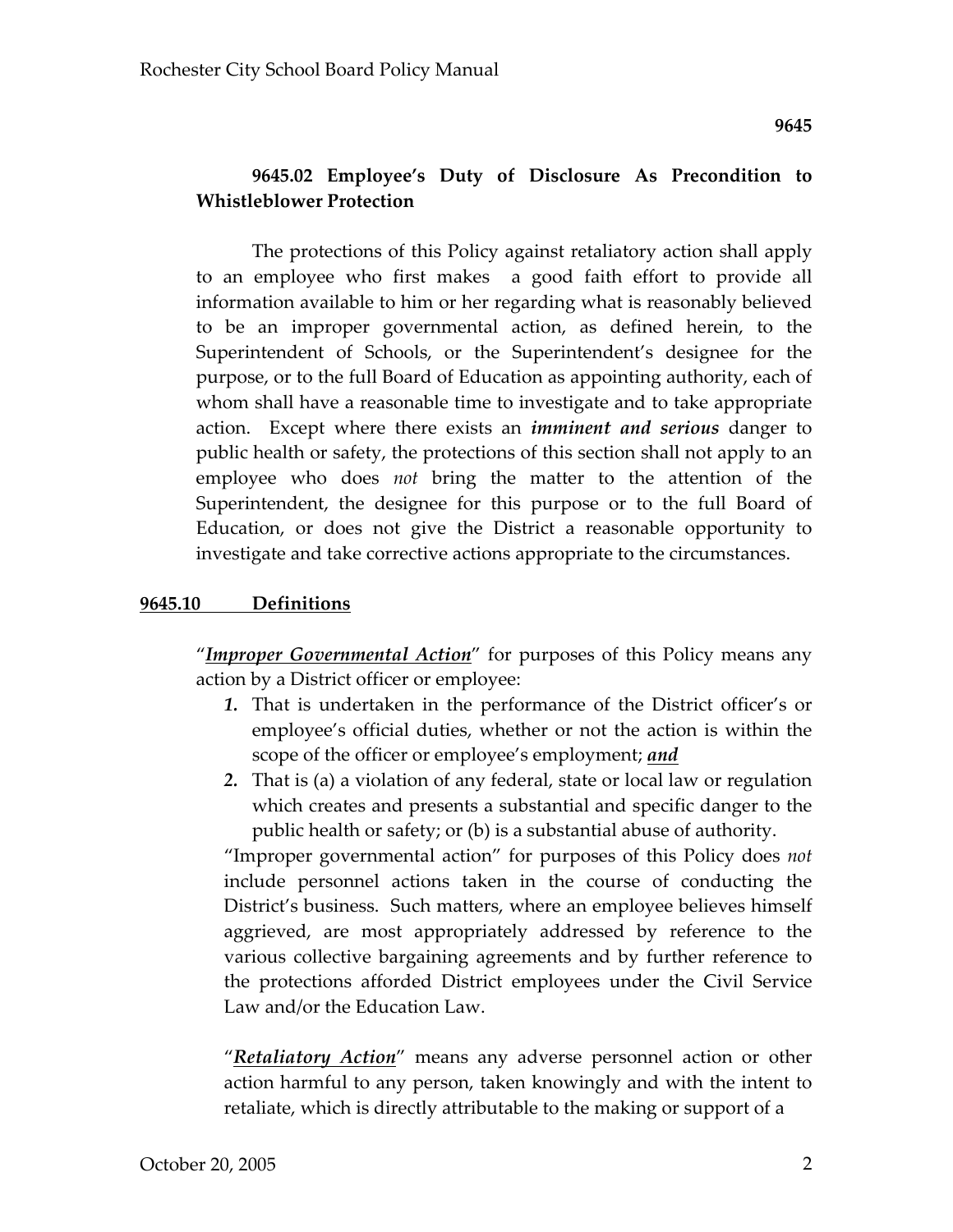good faith report of improper governmental action; and which does not flow from an evaluation or assessment of performance or nonperformance of the reporting or supporting employee's own work. The Board does not condone the use of this Policy as a mechanism for avoiding or deflecting the consequences of an individual's own deficient work performance, and nothing in this Policy is intended to interfere with legitimate employment decisions.

#### **9645.20 Protection of Employees & Employer**

#### **9645.21 Employee Protection**

(a) **No Retaliation**. The District shall not take any retaliatory action against any employee who in compliance with Section 9645.02, above, does any of the following:

- Discloses, or threatens to disclose to the Board of Education, the Superintendent, or the Superintendent's designee an activity, practice or procedure which he or she reasonably believes to violate a statute or regulation which violation creates and presents a substantial and specific danger to the public health or safety; or
- Provides information to, or testifies before any public body (as defined in New York Labor Law § 740) conducting an investigation, inquiry or hearing into any such violation of a statute or regulation by the District; or
- Objects to, or refuses to participate in any such activity, practice or policy in violation of a statute or regulation.

(b) **Reasonable Confidentiality**. All reports under this Policy will be handled with reasonable confidentiality; and personally identifiable information from the report will be shared only to the extent necessary to conduct a complete and fair investigation. Reporting to the Superintendent or designee, or to the full Board of Education rather than to immediate supervisors is intended, in part, to increase the assurance of reasonable confidentiality and non‐retaliation.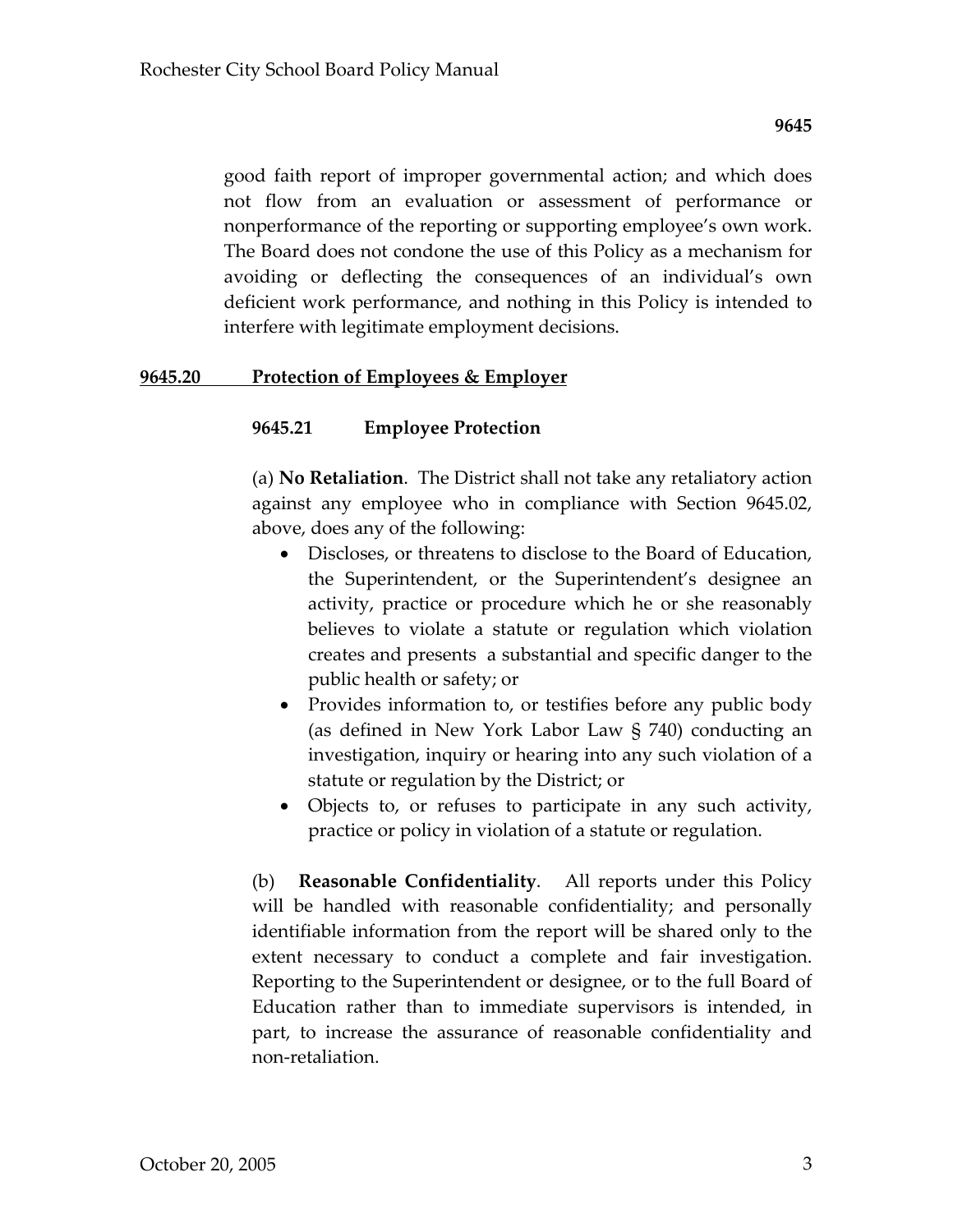(c) **Affirmative Defense**. Where an employee is subject to dismissal or other discipline under the disciplinary provisions of a collective bargaining agreement, under Education Law § 3020‐a, or under Civil Service Law § 75, such employee may raise as an affirmative defense the claim that such action would not have been taken but for action protected by this Policy. If a court, arbitrator or hearing officer makes a finding that dismissal or other action is based *solely* upon a violation of this Policy by the District, such fact finder may dismiss the disciplinary proceeding, and in the case of a member of a collective bargaining unit, may make such action as is permitted by the applicable collective bargaining agreement.

# **9645.22 Employer Protection**

Nothing in this Policy shall be deemed to diminish or impair the rights of the District to manage its employees under any statute, regulation, rule or collective bargaining agreement; nor to prohibit any personnel action which otherwise would have been taken regardless of the disclosure of information. It shall also be a defense to any action or proceeding commenced by an employee or former employee that a personnel action was predicated upon grounds other than the employee's exercise of any rights protected by this Policy.

### **9645.30 RETALIATION & FALSE CLAIMS**

Reasonable actions will be taken to prevent retaliation against anyone making a good‐faith complaint of improper governmental action or who participates in investigations of such complaints. The District will investigate allegations of retaliation made by any complainant or witness. The District may take such steps as are reasonably appropriate to the findings of such investigations.

Where the District has reason to believe that a claim of improper governmental action or a claim of retaliation is false; or that a claim has been made in bad faith, or with a malicious intent, the District expressly reserves the right to make such inquiries as it deems appropriate, and to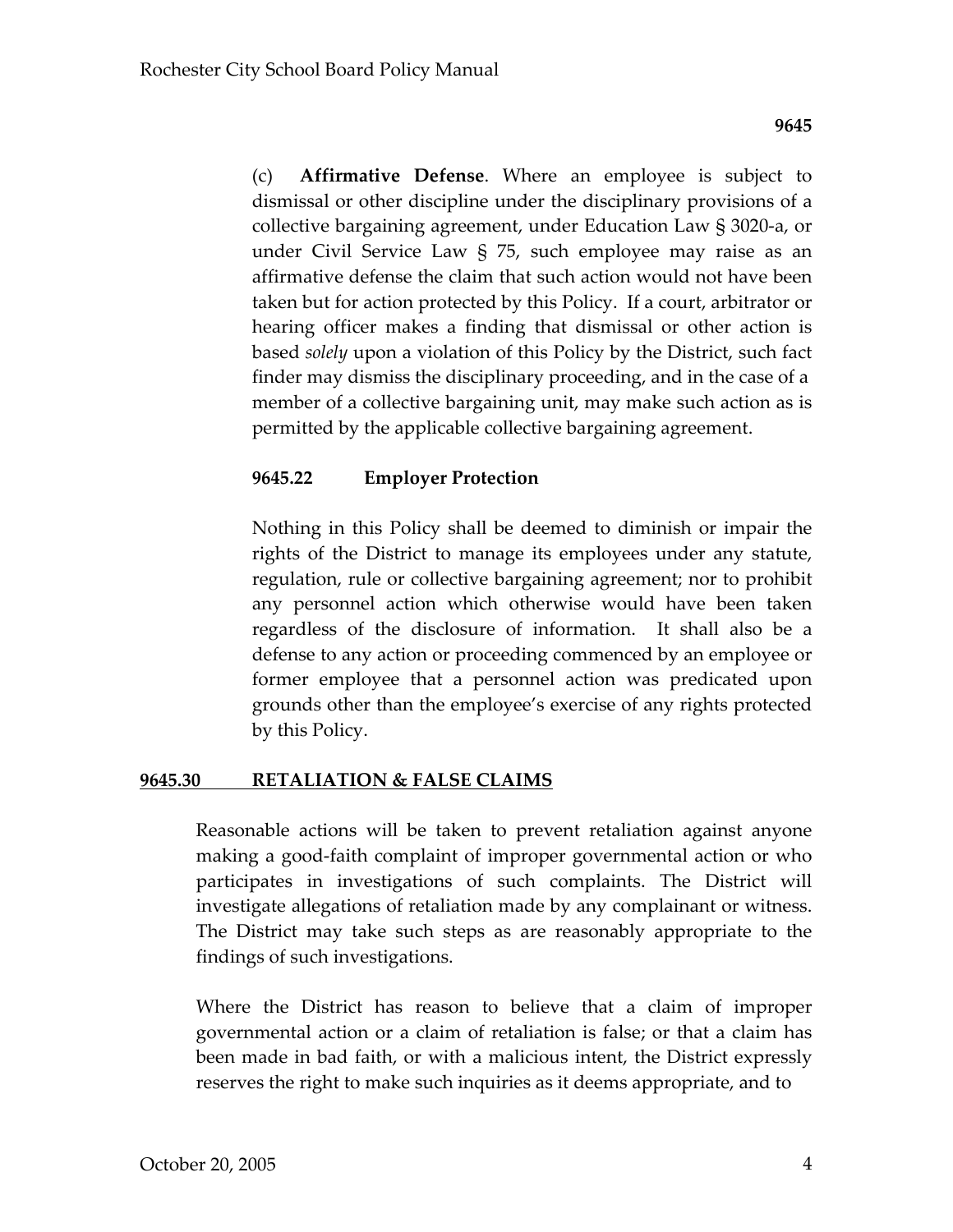exercise its discretion regarding discipline or other consequences for assertion of a false or malicious claim.

This policy may not be invoked by any individual for purposes of avoiding adverse consequences for one's own actions, or for purposes of obtaining exoneration or mitigation of a disciplinary penalty for an improper governmental action to which the reporting person was a party. An employee wishing to receive the benefit of this policy must report improper governmental action to the appropriate District official promptly, and may not actively participate in such improper governmental action.

#### **9645.40 REGULATIONS & ADMINISTRATIVE POLICY**

### **9645.41 Promulgation of Regulations**.

The responsibility for developing, publishing and enforcing regulations to implement this Policy (including complaint procedures, and investigation procedures), rests with the Superintendent of Schools, as authorized by Board of Education Policy # 3310. Such regulations should adhere to all applicable federal or state laws and regulations. The Superintendent of Schools, with the advice and counsel of the District's Department of Law is expressly authorized to prepare, update, maintain and implement administrative regulations. Such regulations shall cross‐reference this Policy, and shall be disseminated to District staff in a manner(s) reasonably designed to assure accessibility.

### **9645.42 Collective Bargaining & District Code of Conduct**

The provisions of this Policy shall be deemed to be independent of, and supplemental to, the provisions of collective bargaining agreements between the District and its unions relative to grievance procedures, and to terms and conditions of employment. Any employee discipline imposed under this Policy upon an individual covered by a collective bargaining agreement will be done in a manner consistent with the discipline provisions of such agreement and subject to the grievance provisions of such agreement, unless a